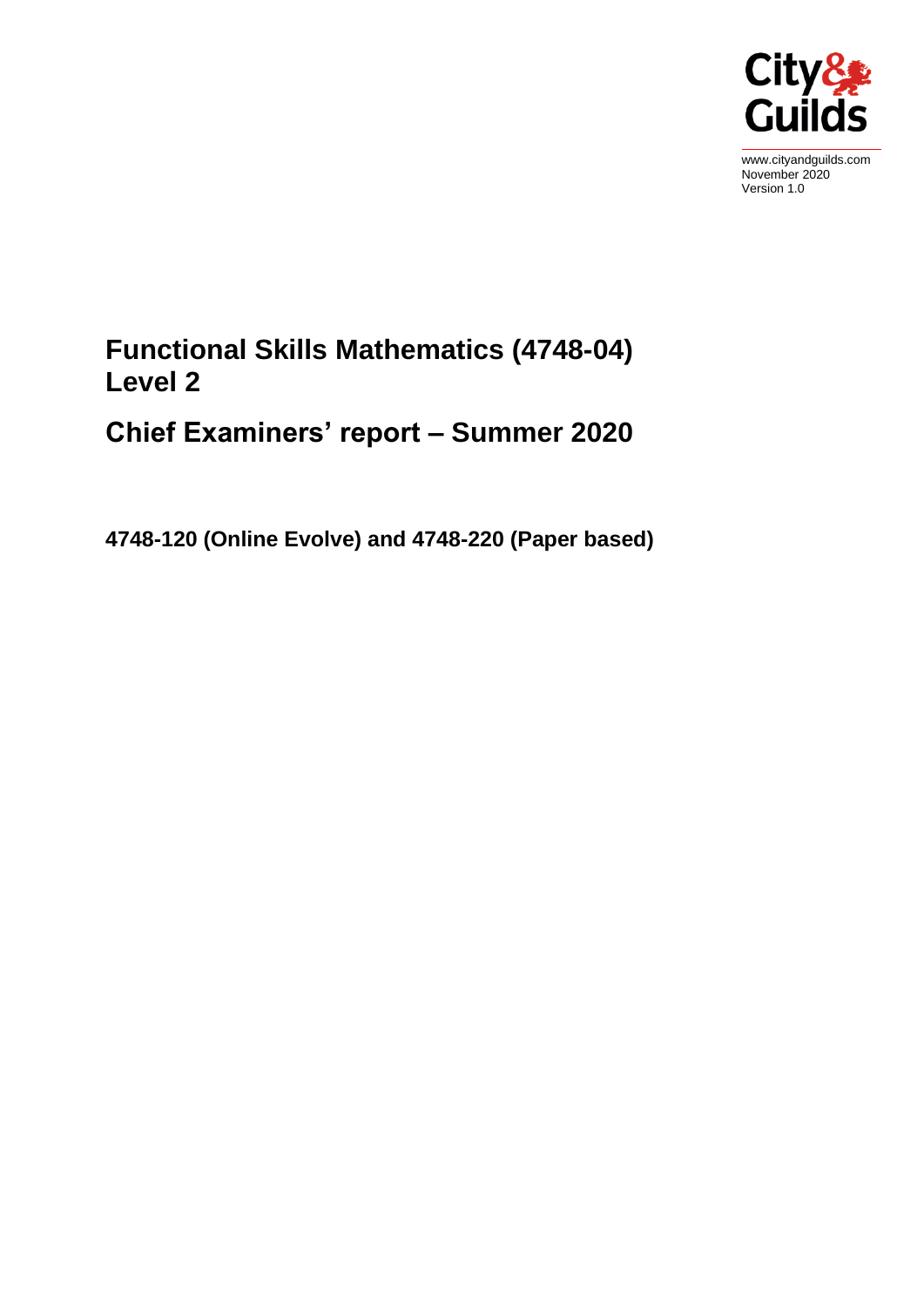### **Contents**

## **Contents**

| 1                                                        | <b>Introduction</b>           |   |
|----------------------------------------------------------|-------------------------------|---|
| $\overline{2}$                                           | <b>Overall Performance</b>    | 2 |
| 2.1 Areas of good performance                            |                               |   |
| 2.2 Areas for development                                |                               |   |
| 2.2.1 General observations                               |                               | 3 |
| 2.2.2 Underpinning knowledge questions                   |                               | 4 |
| 2.2.3 Problem solving questions                          |                               | 5 |
| 2.3 Areas where candidates generally performed less well |                               | 5 |
| 4 Recommendations/Advice for centres                     |                               |   |
| 5                                                        | <b>Additional Information</b> | 6 |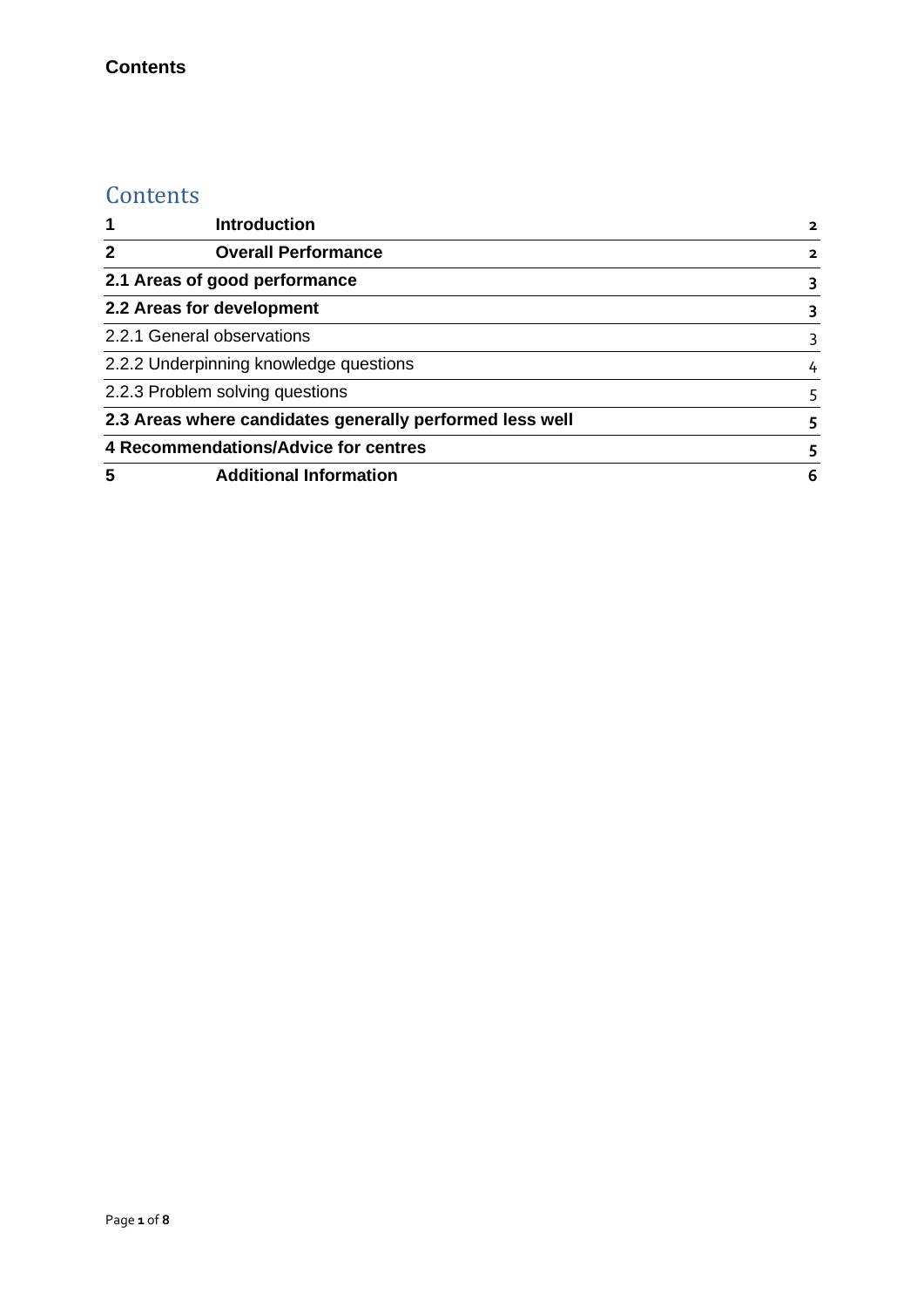## <span id="page-2-0"></span>**1 Introduction**

The purpose of this document is to provide centres with feedback on the performance of candidates for 4748-120 and 4748-220 Functional Skills Mathematics Level 2.

The Chief Examiners' Report has been reintroduced as a result of feedback from centres, to give them guidance in preparing candidates for examination.

## <span id="page-2-1"></span>**2 Overall Performance**

This report covers the period from September 2019 to April 2020. It relates to the introduction of a new assessment format for Functional Skills Mathematics, a response to Ofqual's new requirements and specifications.

Ofqual requires the distinct identification of underpinning knowledge and problemsolving skills, within the assessment, and for candidates to complete part of the assessment without a calculator. Candidates are therefore required to undertake a two-part assessment.

|                                                                 | Part 1                                                                                   | Part 2                                                                                                                                                                     |
|-----------------------------------------------------------------|------------------------------------------------------------------------------------------|----------------------------------------------------------------------------------------------------------------------------------------------------------------------------|
|                                                                 | <b>Calculator not permitted</b><br>(25 minutes)                                          | <b>Calculator permitted</b><br>(1 hour 20 minutes)                                                                                                                         |
| <b>Underpinning</b><br>knowledge<br>$(15 \text{ marks} = 25\%)$ | 10 single mark<br>context free questions                                                 | 5 single mark<br>context free questions                                                                                                                                    |
| <b>Problem solving</b><br>$(45$ marks = 75%)                    | between 2 to 5 problem<br>solving questions with<br>practical context (total 5<br>marks) | 1 single mark check<br>(for sense of result)<br>9 problem solving<br>questions with practical<br>context<br>(mark tariff between 2 and<br>6 marks each, total 39<br>marks) |

Although many candidates have coped well with the new assessment requirements and have been well prepared for the level at which they have been entered, a very significant percentage of candidates have performed extremely poorly. Approximately 10% of candidates have achieved 10 marks or less which suggests that they were entered for assessment well before they could reasonably cope with Level 2 requirements. For example, some candidates were unable to complete very basic calculations involving fractions and/or percentages and failed to even attempt the majority of problem-solving questions in Part 2 of the assessment.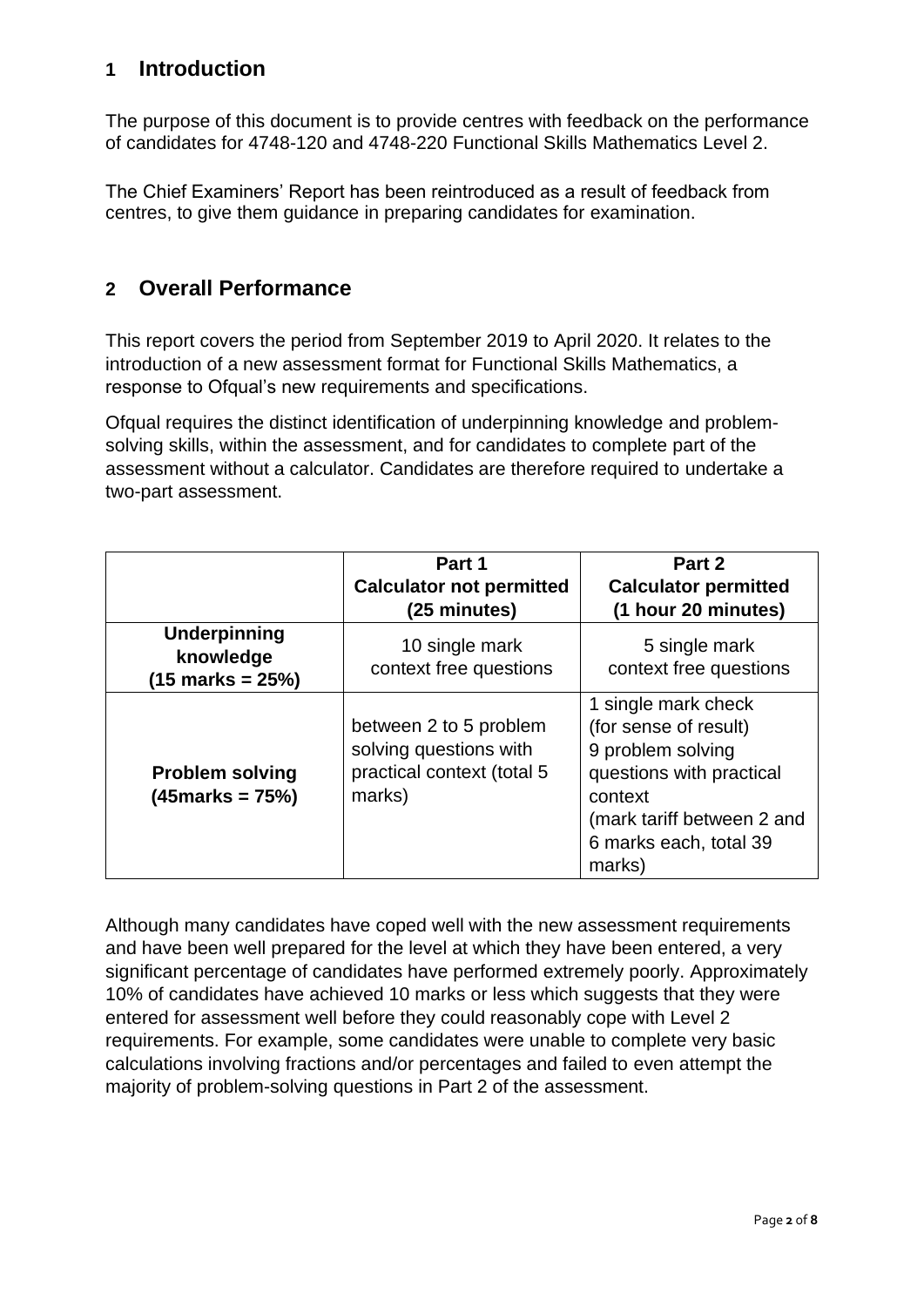## <span id="page-3-0"></span>**2.1 Areas of good performance**

A large number of candidates cope very well with the assessment formats, both paper based and online versions, producing well worked solutions to the problems set.

Well prepared candidates are coping well with both the isolated, context free questions and using their knowledge and skills to recognise and obtain a solution or solutions to a number of complex problems.

Most of these candidates cope with calculation requirements and understand the principles of basic operations (addition, subtraction, multiplication, division and BIDMAS) and can deal with fractions, decimals, percentages, ratios/proportion and scaling within both types of question.

Statistical problems have been dealt with competently by these candidates, who can generally at least calculate averages and ranges accurately. Similarly, understanding and interpretation of scales, scale plans and various data presentations has been dealt with satisfactorily.

Successful candidates have given sensible explanations of their results and demonstrated understanding of the problem contexts.

It is pleasing to note that candidates are increasingly coping well with the subject content that was added to the legacy specifications, including probability and handling grouped data.

## <span id="page-3-1"></span>**2.2 Areas for development**

#### <span id="page-3-2"></span>**2.2.1 General observations**

Although many candidates have been well prepared for their chosen assessment format, script marking shows that a significant number still seem to be unaware of some or all of the detail required. There have been a significant number of candidates who seem to be unprepared for, or simply unable to cope with, the demands of the Level 2 papers, particularly the need to make accurate calculations using fractions, percentages and ratios; rounding to given numbers of decimal places; reading and applying scales; and making statistical calculations including probability.

Candidates are expected to show their working in order to be eligible for compensation marks in cases where they have not achieved a fully correct answer. This has been a particularly important issue for some online candidates who are clearly doing their working out on paper and neglecting to transfer some or all of their working to the online script.

Also, some online candidates do not appear to have had sufficient practice in using the diagram or chart tools and have therefore lost a significant number of marks.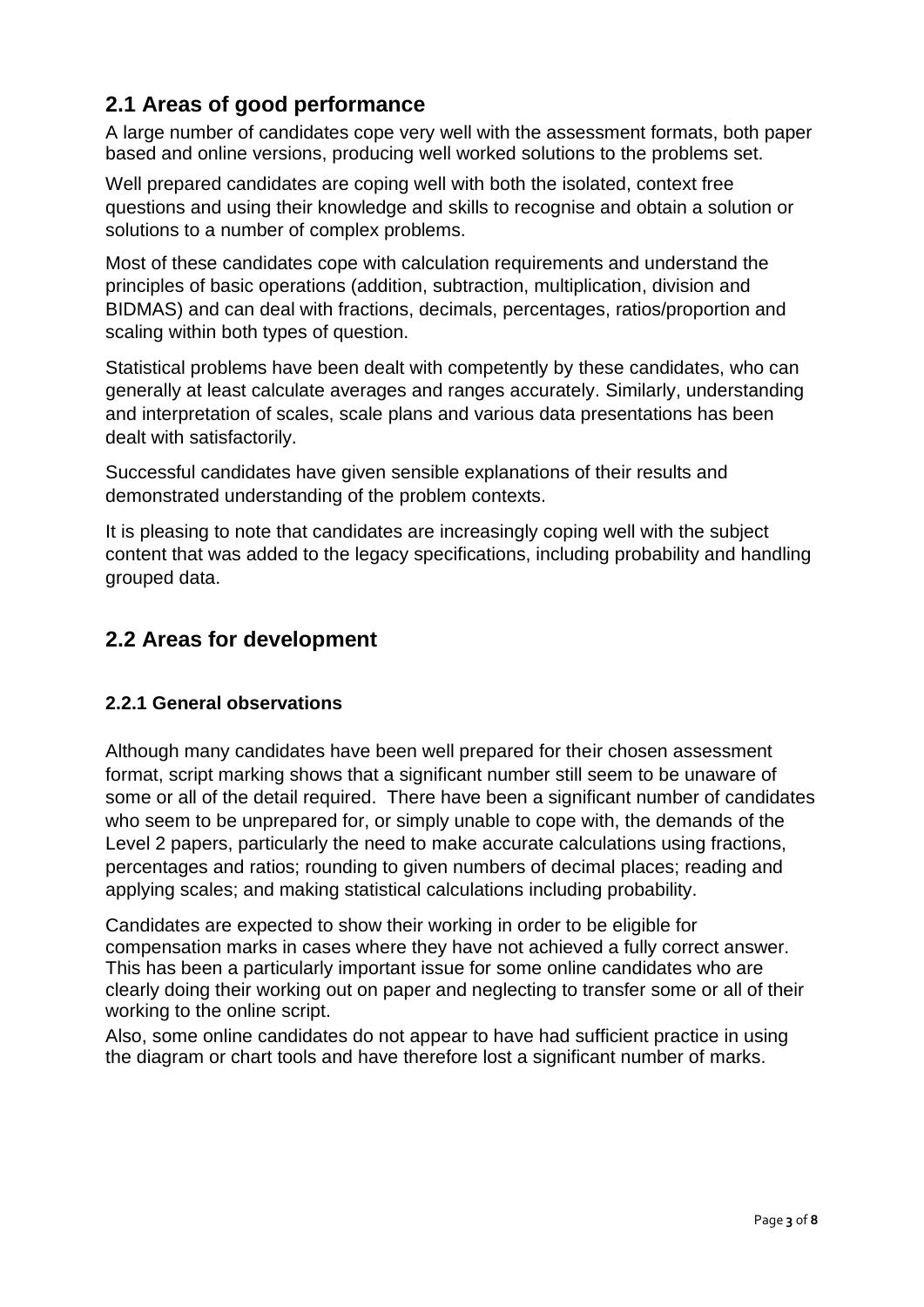#### <span id="page-4-0"></span>**2.2.2 Underpinning knowledge questions**

There are a total of fifteen underpinning knowledge questions, generally with no contextual setting. Ten of these questions are in the non-calculator section. Here candidates have very restricted time (just under two minutes per question) and therefore need to be aware that they should move quickly between questions.

Many of the questions are straightforward calculations involving an understanding of fractions, percentages and ratios. Some will involve basic geometry (calculation of angles); calculations of areas, perimeters and volumes; and simple statistics questions including probability.

#### **Specific questions causing difficulty** (selected from a number of versions)

The following questions were poorly attempted by more than half the candidates sitting particular assessment versions.

- circumference of circle (candidates must know formula)
- surface area of cube (formula given)
- identification of coordinates
- volume of pyramid (word formula given)
- angle in cone (2-D representation showing triangle)
- identification of side elevation (from 2-D representation)
- addition of improper fractions
- using approximation (approximating fraction from large numbers)
- using approximation to check answer (rounding figures)
- cost of object before VAT added given price including VAT
- volume of cylinder
- probability involving two events
- probability from table with two variables
- failing to convert linear measure (applying linear conversion factor to area measure) when finding area from scale diagram
- conversion of liquid measures within metric system and application of ratio
- comparison of fees as percentages/ fractions of amounts, sensibility of answers (e.g. agents' fees greater than price of object sold)
- drawing of scatter graph (labelling, trend lines, plotting correct variables)
- calculation and application of range to confirm variability
- use of comparative proportion (ramp gradient)
- scaling up with given scale
- speed/ distance/ time calculation
- drawing top plan view to scale given 3-D sketch with dimensions
- estimation of mean from grouped data
- calculation from given volume formula (cone)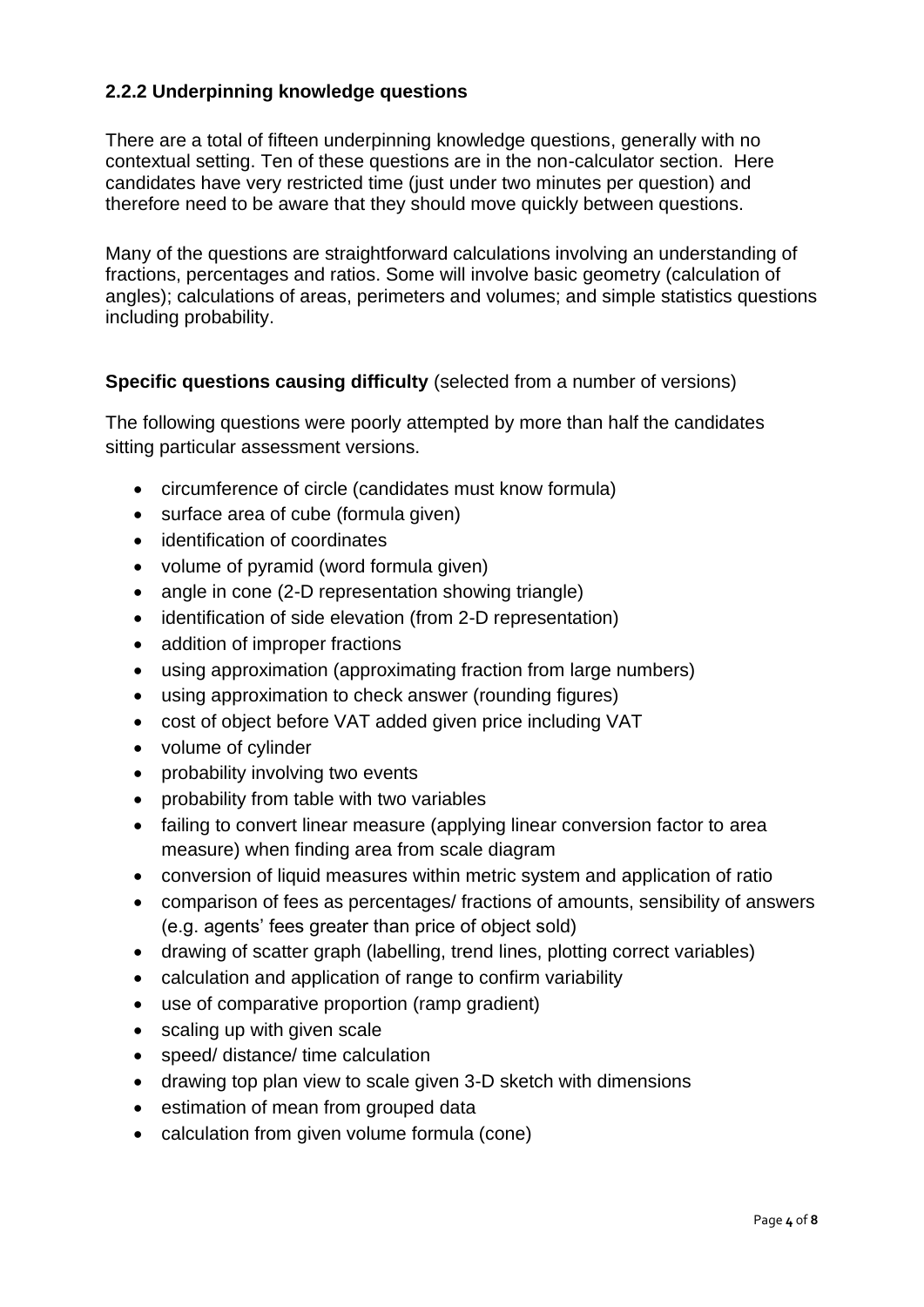#### <span id="page-5-0"></span>**2.2.3 Problem solving questions**

.

The subject content of the new qualification is, with a few exceptions, broadly similar to that required in the legacy qualification. However, many candidates have, understandably, found difficulty coping with the style of problem-solving questions that are formatted differently to those in the legacy qualification.

Candidates must understand that problem solving (as defined by Ofqual) will mean that they will have to identify mathematical processes required for solutions to problems. There will be little or no scaffolding within a question and little guidance given beyond a start point and a finish point. This is a very challenging dimension, incorporated in the new specifications, both for centres and their candidates.

### <span id="page-5-1"></span>**2.3 Areas where candidates generally performed less well**

**Units**. Misunderstanding units, particularly relating to linear dimensions (mm, cm, m and km) and those of time, prevents some candidates from successfully completing questions. Many candidates do not show units either in their answers or workings. Although a candidate will not be repeatedly penalised for this, the absence of units can lead to confusion for the candidate as her/his answer develops, e.g. when dealing with scale plans. Many candidates ignore the need to make use of the £ sign and some give answers in incorrect money format, e.g. an answer £107.30 written as £107.3 will be penalised.

## <span id="page-5-2"></span>**4 Recommendations/Advice for centres**

The assessment, and therefore the Teaching and learning required, is based on the *DfE Subject content functional skills: mathematics (February 2018)* Centres should understand that the assessment is based not only on the 28 Subject Content Specifications (SCS), but also on the general descriptions preceding each section and that the content at Level 2 subsumes and builds upon the content at all the lower levels (i.e. Entry 1 to Level 1).

Centres should carefully consider whether a candidate is operating at an appropriate level for entry at Level 2. Unfortunately, there have been a small number of candidates who were clearly not anywhere near the standard required, e.g. unable to work out one third of a given value.

There are two platforms, paper based and online, available for this assessment. Centres should ensure that an appropriate choice of platform is made for candidates based on each candidate's need and preference. A few online candidates have actually indicated on their scripts that their preference for working on paper has been ignored by centres.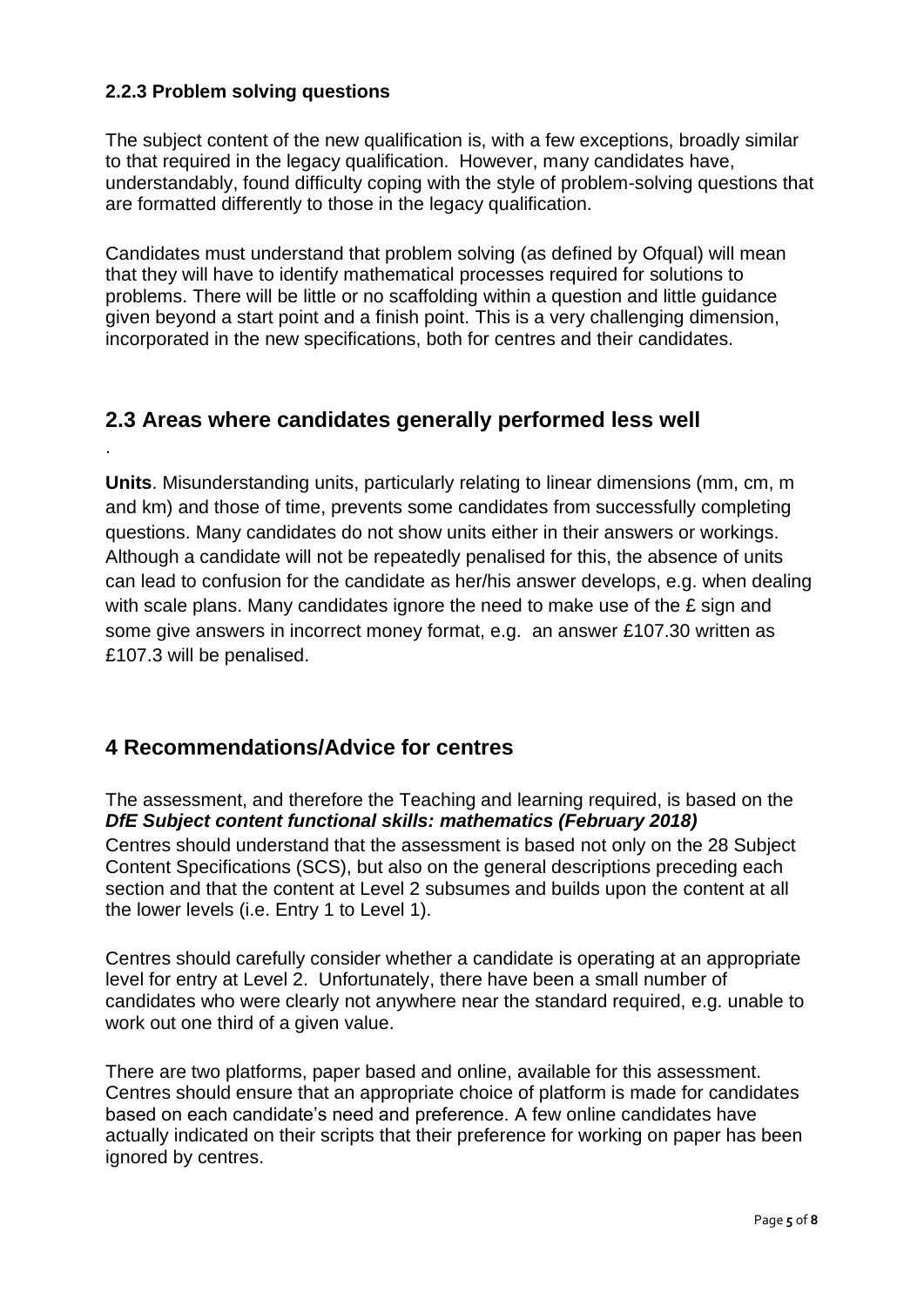Centres should advise candidates about appropriate 'exam technique' particularly with regards to attempting questions in order. Candidates may attempt questions in any order and it may be to a candidate's advantage to start with later questions rather than simply working through.

Candidates who choose to access assessment online need to be prepared not only in terms of the prescribed Functional Skills Standards, but also in terms of using the

e-volve platform. They must be well practiced in the use of the presentation tools (tables, diagrams, charts and graphs) but also understand how to insert sufficient text, e.g. to show calculations and working, so that potential compensation marks, in the event of incorrect answers, are accessible.

The importance of showing working in paper-based assessment should be stressed for the same reason.

## <span id="page-6-0"></span>**5 Additional Information**

Centres should be aware that pass marks may vary from paper to paper as a result of an awarding process undertaken by City & Guilds. Any difference in pass marks reflects the perceived and actual difference in demand of the exam papers, including the source materials and the questions themselves. Therefore, it is possible that two candidates with the same score may have different overall results (pass or fail) if they sat different papers.